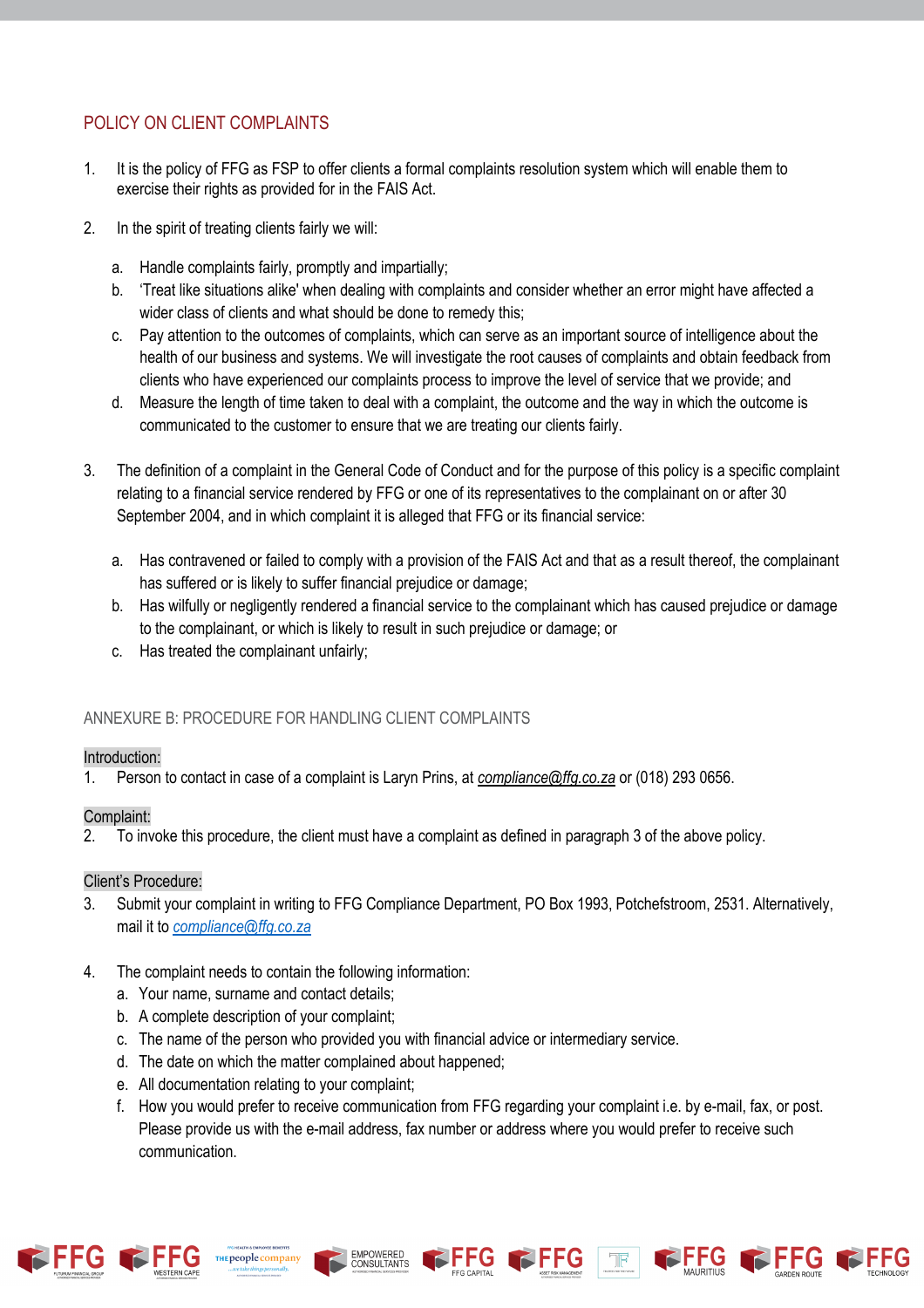#### FFG's procedure when receiving a complaint:

- 5. As soon as management receives a complaint, it will send you an acknowledgement of receipt. The method of communication chosen by you will determine how quickly we will receive and respond to your complaint
- 6. We will investigate and attempt to resolve your complaint to your satisfaction within 6 weeks of receipt of your complaint.

### Referring the complaint to the Ombud:

- 7. If we are unable to resolve your complaint within 6 weeks or are unable to resolve the complaint to your satisfaction, you have the right to refer your complaint to the Ombud who has been appointed specifically for this purpose.
- 8. The contact details of the Ombud are as follows: Sussex Office Park, Ground Floor Block B, 473 Lynnwood Road, Lynnwood. The Ombud's telephone number is (012) 470 9080 / 99, fax number (012) 3483447 or e-mail address info@faisombud.co.za.
- 9. The complaint must be referred to the Ombud within 6 months from the date of the notice in which you have been informed that the complaint cannot be resolved to your satisfaction, however, we will strive to resolve the matter as soon as possible.

## Rules applicable when referring the complaint to the Ombud:

- 10. The complaint must fall within the scope of the definition in the above policy.
- 11. The act or omission complained about must have been committed on or after 30 September 2004.
- 12. The complaint must be received by the Ombud within 3 years of the act or omission that resulted in the complaint. If the complainant was not aware of the act or omission, the period of 3 years starts running from the date on which the complainant became aware of this, or from the date on which a reasonable person in his/her circumstances would have become aware, whichever date is the earliest.
- 13. If the complainant already instituted action in a court of law relating to the matter forming the subject of the complaint submitted to the Ombud, the Ombud will not consider the complaint.
- 14. FFG must have been given the opportunity to resolve the complaint first. Only if we failed to resolve the complaint to the satisfaction of the complainant within 6 weeks of receipt, may the complainant take the matter to the Ombud.
- 15. The complainant has 6 months after receiving a final response from FFG, to go to the Ombud.
- 16. Complaints must be in writing and must be accompanied by relevant documentation.
- 17. The Ombud may refuse to consider a complaint if he believes that the complaint should be dealt with in court.

#### Procedure followed by the Ombud:

- 18. The Ombud officially receives the complaint.
- 19. The running of prescription (under the Prescription Act) is suspended from the date on which the official receipt of complaint is received by the complainant until the complaint is withdrawn or a determination is made by the Ombud or by the Board of Appeal.
- 20. The Ombud does not start the investigation of the complaint before he has informed all interested parties of the complaint, all particulars necessary to enable them to respond to the complaint and has given all parties the opportunity to respond.
- 21. The Ombud will discontinue an investigation of a complaint in respect of which the complainant instituted action in court while the Ombud was investigating the complaint.
- 22. The Ombud will first attempt to resolve the complaint through conciliated settlement acceptable to all parties.
- 23. The Ombud may make a recommendation to the parties to resolve the complaint.

EMPOWERED<br>CONSULTANTS

24. If the complaint is not resolved through conciliated settlement, the Ombud will decide which has the legal status of a civil judgment of court.

FFFG

- 25. The determination can be a monetary award (not exceeding R800 000, unless the person complained against agrees to it), or any other that can be made by a court.
- 26. An award of costs may be made against the person complained against